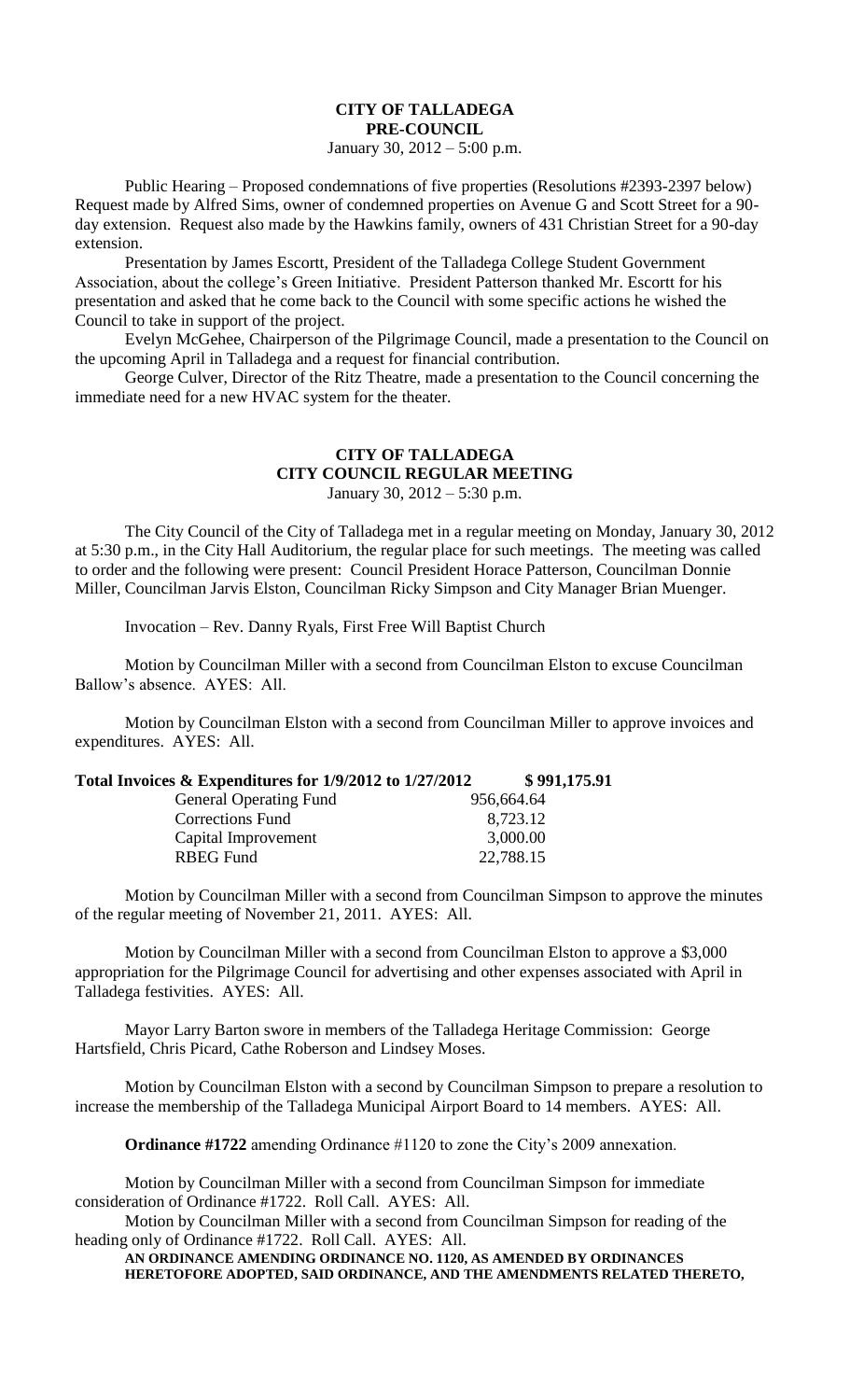**BEING ENTITLED "TALLADEGA, ALABMAA ZONING ORDINANCE", AS FOLLOWS, AND IN NO OTHER PARTICULARS:**

Motion by Councilman Elston with a second from Councilman Miller for adoption of Ordinance #1722. Roll Call. AYES: All.

**Resolution #2392** authorizing demolition of the structure at 214 Spring Street North. **Resolution #2393** authorizing demolition of the structure at 301 West Street. **Resolution #2394** authorizing demolition of the structure at Avenue G. **Resolution #2395** authorizing demolition of the structure at Scott Street. **Resolution #2396** authorizing demolition of the structure at 431 Christian Street.

Motion by Councilman Miller with a second by Councilman Elston to approve Resolutions #2392-2393. Resolutions #2394-2396 were given a 90-day extension. Roll Call. AYES: All.

**Resolution #2397** approval of a three-year golf cart lease with Yamaha Golf Car Company totaling \$49,140.

**Resolution #2398** amending the golf course lease with E&E Golf Management, LLC to cover the cost of the new three-year golf cart lease with Yamaha Golf Car Company.

**Resolution #2399** approval of service contract with Alabama State University Center for Leadership and Public Policy for redistricting services at a total cost of \$2,500.

**Resolution #2400** approval of contract with C.D. Roberts & Associates for a complete topographic survey of Frazier Farms neighborhood drainage system for a total cost not to exceed \$8,485.00.

**Resolution #2401** approval of contract with Slappey Telephone Incorporated for assessment of existing data systems and telephone systems for a total cost of \$2,500.

**Resolution #2402** approval of agreement with the Gadsden State Community College through its East Alabama Highway Safety Office as part of the Community Traffic Safety Program (Click it or Ticket).

**Resolution #2403** approval of contract with Neel-Schaffer for traffic control studies at three intersections for a total cost of \$5,100.

**Resolution #2404** approving the 2012 Workers Compensation Insurance with Municipal Workers Compensation Fund, Inc. for a cost of \$238,891.00 for the City and \$31,498.00 for the Water Department.

Motion by Councilman Simpson with a second by Councilman Miller to approve Resolutions #2397-2404. Roll Call. AYES: All.

Motion by Councilman Elston with a second by Councilman Simpson to approve invoices and expenditures for the Water Department. AYES: All.

**Water Department Expenditures for 1/12/12 to 1/26/2012 \$ 396,225.39** Operations Fund \$396,225.39

Motion by Councilman Miller with a second from Councilman Simpson to approve the hiring an operator at the Wastewater Treatment Plant to fill a resignation vacancy. AYES: All.

Motion by Councilman Miller with a second from Councilman Simpson to approve the job description for Director of Water & Environmental Services and to proceed with hiring a Director of Water & Environmental Services. AYES: All.

**Resolution #2406** approval of contract with APEL Machine & Supply for the installation of the Taylor's Mill water main extension project for a total cost of \$145,222.93.

Motion by Councilman Elston with a second from Councilman Miller to approve Resolution #2406. Roll Call. AYES: All.

By consensus the Council approved the meeting schedule for February through April 2012 as follows: February 16, February 27, March 12, March 26, April 9, and April 23, 2012.

Council tabled the Finance Department's request to move to bank accounts to First National Bank.

Update on the Alabama Immigration Law was presented to the Council.